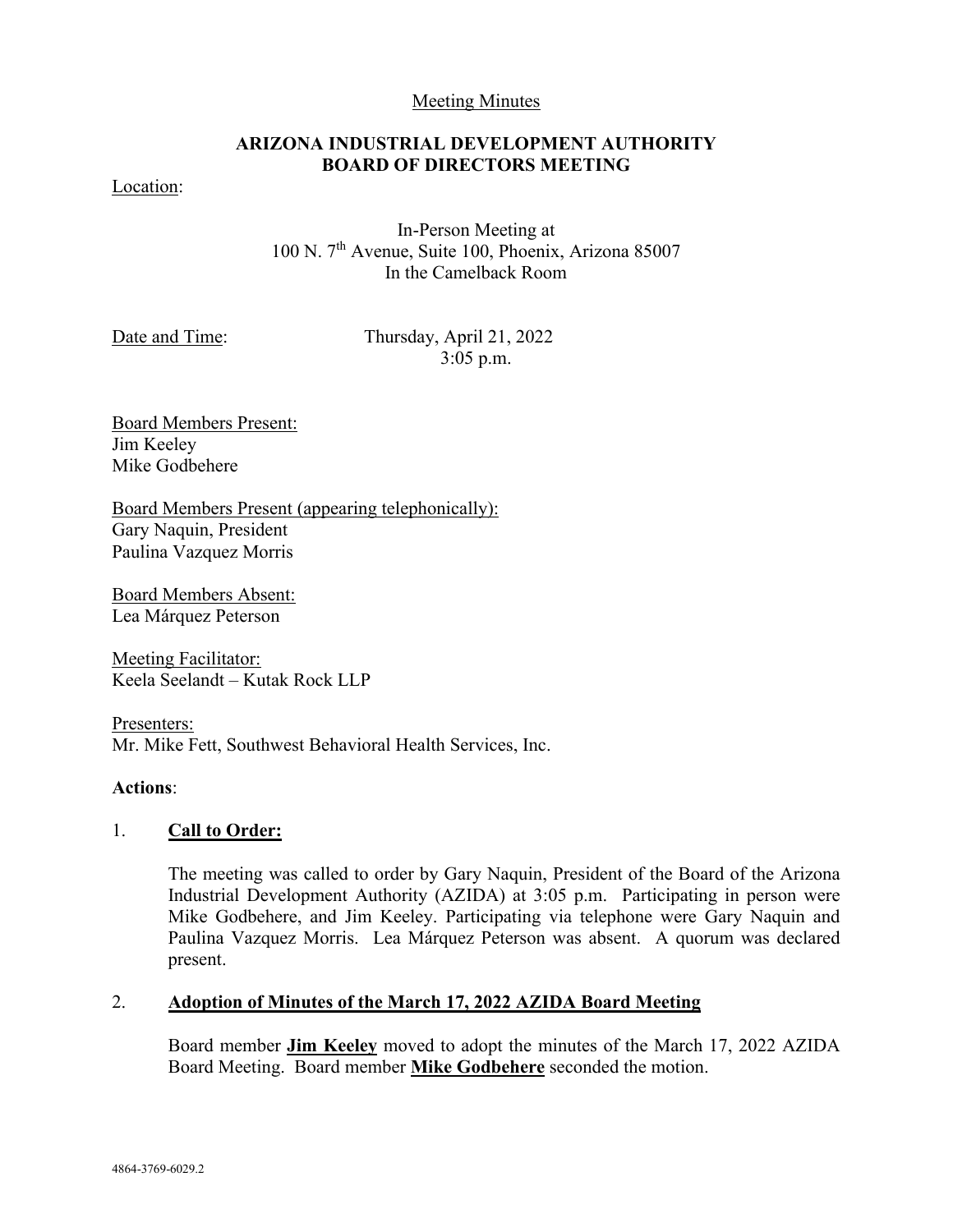The Board Members were individually polled – Jim Keeley (yes), Mike Godbehere (yes), Paulina Vazquez Morris (yes), Gary Naquin (yes), and by a vote of 4-0 the motion passed.

## 3. **Agenda Items Considered:**

### *Presentation, Discussion & Adoption*

*Approval of Resolution No. 2022-15 – Granting final approval of not-to-exceed exceed \$10,000,000 of Revenue Bonds (Southwest Behavioral Health Services, Inc. Project), Series 2022, to be issued in one or more tax-exempt and/or taxable series, for the benefit of Southwest Behavioral Health Services, Inc.*

Mike Fett, CAO and CFO of Southwest Behavioral Health Services, Inc., gave a summary of the proposed project and offered to entertain questions from the Board. Board member Jim Keely commented that it sounded like a good project.

Board member **Mike Godbehere** motioned to approve Resolution No. 2022-15 as presented. Board member **Jim Keeley** seconded the motion.

The Board Members were individually polled – Jim Keeley (yes), Mike Godbehere (yes), Paulina Vazquez Morris (yes), Gary Naquin (yes), and by a vote of 4-0 the motion passed.

#### 4. **Call to the Public**

President Naquin announced a call to the public for comments*.*

No comments were made.

#### 5. **Announcements**

President Naquin announced that the next meeting of the Arizona Industrial Development Authority Board Meeting would be held on Thursday, May 19, 2022, and that members of the public should consult the Arizona IDA website for any changes and/or meeting details.

#### 6. **Adjournment**

Board member **Mike Godbehere** adjournment of the AZIDA Board Meeting at 3:11 p.m. Board member **Jim Keeley** seconded.

The Board Members were individually polled – Jim Keeley (yes), Mike Godbehere (yes), Paulina Vazquez Morris (yes), Gary Naquin (yes), and by a vote of 4-0 the motion passed.